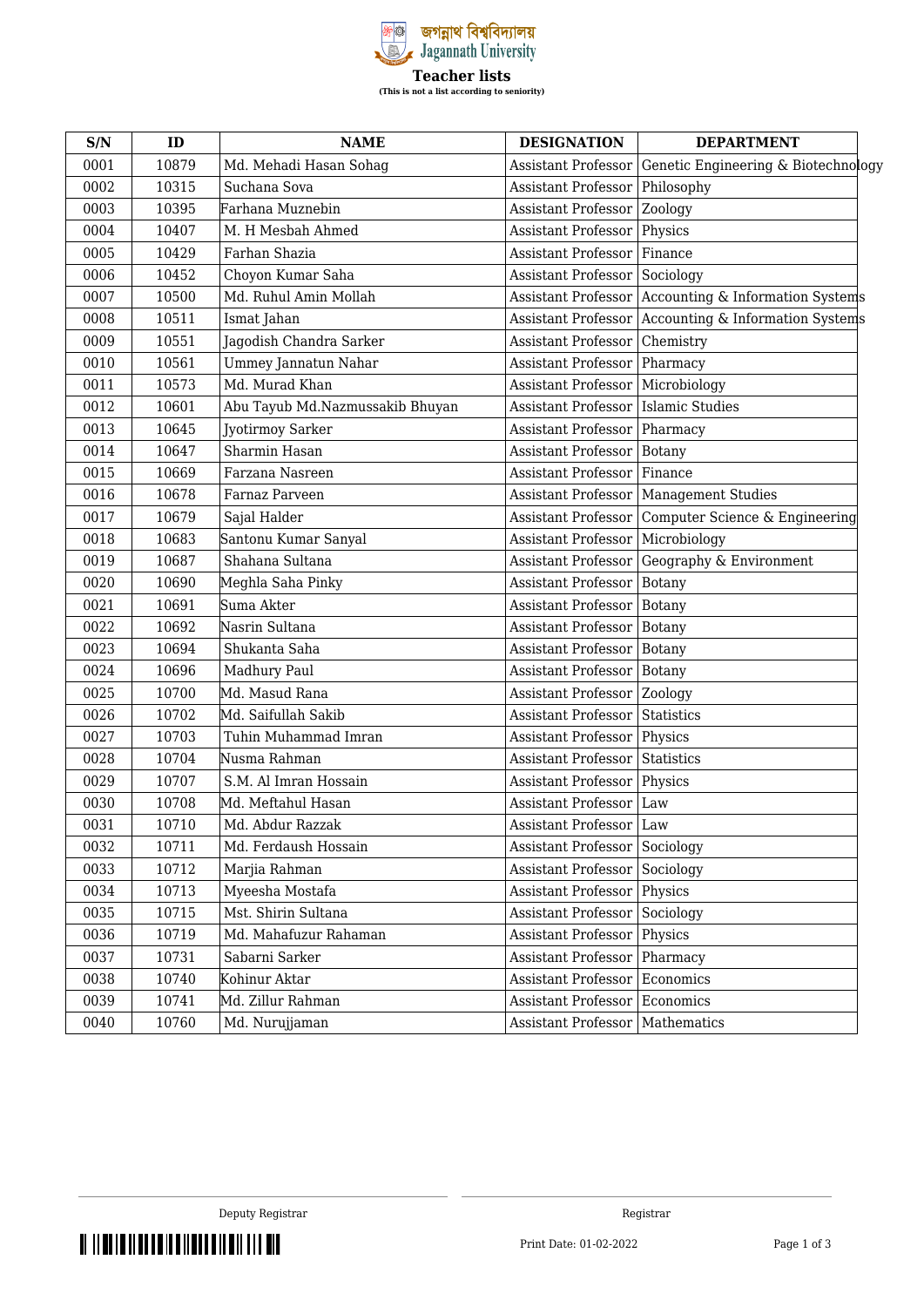| S/N  | ID    | <b>NAME</b>               | <b>DESIGNATION</b>                 | <b>DEPARTMENT</b>                             |
|------|-------|---------------------------|------------------------------------|-----------------------------------------------|
| 0041 | 10764 | Yasin Al Razi             | Assistant Professor                | Law                                           |
| 0042 | 10765 | Md. Minuddin              | <b>Assistant Professor</b>         | Fine Arts                                     |
| 0043 | 10766 | Maruf Adnan               | <b>Assistant Professor</b>         | Fine Arts                                     |
| 0044 | 10767 | Subah Samara              |                                    | Assistant Professor   Public Administration   |
| 0045 | 10769 | Md. Al Amin               | Assistant Professor                | Marketing                                     |
| 0046 | 10773 | Md. Rajdoula Rafe         | Assistant Professor                | Pharmacy                                      |
| 0047 | 10774 | Md. Islam Molla           | <b>Assistant Professor</b>         | Pharmacy                                      |
| 0048 | 10775 | N.M Mahmudul Alam Bhuiya  | <b>Assistant Professor</b>         | Pharmacy                                      |
| 0049 | 10776 | Shehreen Amin Bhuiyan     |                                    | Assistant Professor   Public Administration   |
| 0050 | 10779 | Katharin Purification     | Assistant Professor                | Theatre                                       |
| 0051 | 10788 | Md. Ekramul Karim         | <b>Assistant Professor</b>         | Microbiology                                  |
| 0052 | 10802 | Rafea Khatun              |                                    | Assistant Professor   Land Management and Law |
| 0053 | 10811 | Sameena Begum             | <b>Assistant Professor</b>         | Geography & Environment                       |
| 0054 | 10865 | Tasmia Islam              | <b>Assistant Professor</b>         | Biochemistry & Molecular Biology              |
| 0055 | 10871 | Mushrat Jahan             | Assistant Professor Anthropology   |                                               |
| 0056 | 10872 | S. M. Arif Eftakhar       | Assistant Professor                | Anthropology                                  |
| 0057 | 10875 | Shamim Ara Pia            | <b>Assistant Professor</b>         | Philosophy                                    |
| 0058 | 10882 | Mahmuda Akter             | <b>Assistant Professor</b>         | Genetic Engineering & Biotechnology           |
| 0059 | 10883 | Farzana Alam              | <b>Assistant Professor</b>         | Genetic Engineering & Biotechnology           |
| 0060 | 10888 | Md. Rabiul Karim          | Assistant Professor                | Economics                                     |
| 0061 | 10889 | Arifur Rahman             | Assistant Professor                | Pharmacy                                      |
| 0062 | 10891 | Shakil Ahmed              | Assistant Professor                | Land Management and Law                       |
| 0063 | 10893 | Ayesha Saleh              | Assistant Professor                | Land Management and Law                       |
| 0064 | 10894 | Asha Sarker               | <b>Assistant Professor</b>         | Music                                         |
| 0065 | 10899 | Sonia Corraya             | <b>Assistant Professor</b>         | Computer Science & Engineering                |
| 0066 | 10991 | Sajia Afrin               | Assistant Professor   Philosophy   |                                               |
| 0067 | 2208  | Shaila Islam Satu         | <b>Assistant Professor</b>         | Botany                                        |
| 0068 | 2218  | Rahama Rahim              | Assistant Professor                | Psychology                                    |
| 0069 | 2220  | Jannatul Ferdous          | Assistant Professor   Psychology   |                                               |
| 0070 | 10623 | Pritha Roy                | Assistant Professor   Physics      |                                               |
| 0071 | 10759 | Md. Mojammel Haque        | Assistant Professor   Mathematics  |                                               |
| 0072 | 10761 | Faizunnesa Khondaker      | Assistant Professor   Mathematics  |                                               |
| 0073 | 10762 | Md. Zakir Hosen           | Assistant Professor   Mathematics  |                                               |
| 0074 | 10763 | Md. Asraful Islam         | Assistant Professor   Mathematics  |                                               |
| 0075 | 10780 | Shah Md. Azimul Ehsan     |                                    | Assistant Professor   Public Administration   |
| 0076 | 10866 | Ruksana Karim             | Assistant Professor   Music        |                                               |
| 0077 | 10873 | Abdul Kuddus              | Assistant Professor   Anthropology |                                               |
| 0078 | 10401 | Abul Kalam Azad           | Assistant Professor                | Microbiology                                  |
| 0079 | 10229 | Fariha Tasnim             | Assistant Professor                | Marketing                                     |
| 0080 | 10337 | Shayer Mahmood Ibney Alam | Assistant Professor                | Zoology                                       |
| 0081 | 10316 | Asmat Ara Islam           | Lecturer                           | Philosophy                                    |
| 0082 | 10417 | Barnana Bhowmick          | Lecturer                           | Mass Communication and Journalism             |
| 0083 | 10611 | Nusrat Jahan              | Lecturer                           | English                                       |
| 0084 | 10575 | S.M.Jamil Mahmud          | Lecturer                           | Microbiology                                  |
| 0085 | 10560 | Mansura Akter             | Lecturer                           | Pharmacy                                      |

THE THE REPORT OF THE REPORT OF THE THE RESERVE AND THE RESERVE AND THE RESERVE AND RESERVE AND RESERVE AND RE